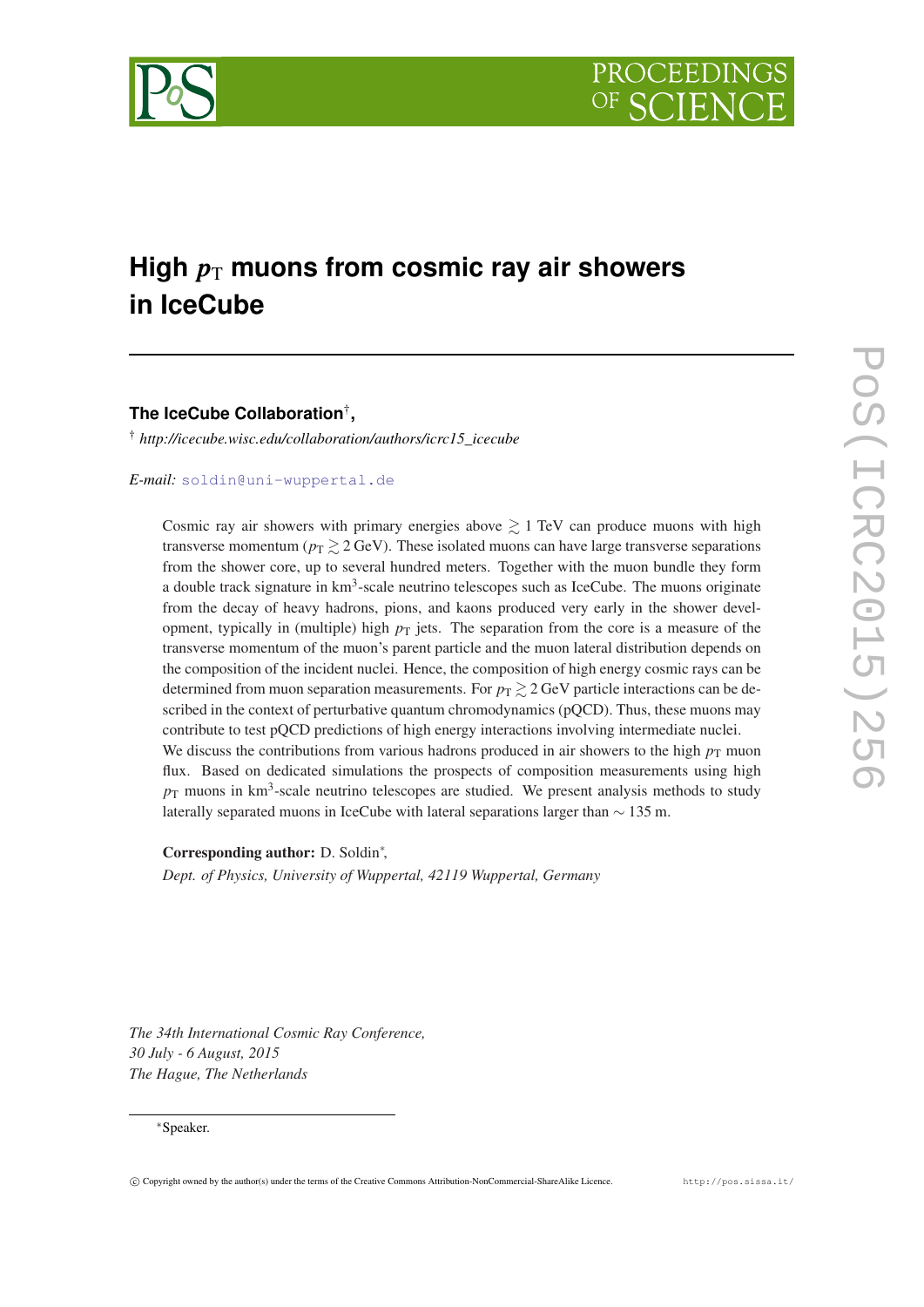## <span id="page-1-0"></span>1. Introduction

In cosmic ray air showers with energies  $E_{\text{prim}} \gtrsim 1 \text{ TeV}$ , muons can be produced that have large transverse momentum  $(p_T)$  imparted to them by their parent particles. Depending on their energy  $E_{\mu}$  these muons can have large angular separations  $\phi \simeq p_{\rm T}/E_{\mu} \gtrsim 0.4^{\circ}$  and will diverge from the shower core while traveling to the ground. After the shower has propagated to the ground, they are observable as laterally separated muons (LS muons) that arrive with the main muon bundle. The resulting lateral separation on the ground is a direct measure of the  $p<sub>T</sub>$  of the muon's parent. The IceCube Neutrino Observatory at the geographic South Pole is a km<sup>3</sup>-scale detector in the antarctic ice in depths of 1450 m to 2450 m [[1](#page-7-0)]. LS muons with several hundred meters separation have been observed as distinct *"double track signatures"* in the detector [[2](#page-7-0)], which has a minimum resolvable track separation of about 135 m. Figure 1 (left) shows a simulated LS muon event in IceCube with the typical event signature of a muon bundle accompanied by the isolated LS muon. The muon's lateral separation from the shower core is related to its  $p<sub>T</sub>$  via

$$
d_{\rm T} \simeq \frac{p_{\rm T} \cdot H}{E_{\mu} \cdot \cos(\theta)},\tag{1.1}
$$

where *H* is its height of production and  $\theta$  the zenith angle of the arrival direction [[3](#page-7-0)]. Here, and in the following, we use natural units  $c = 1$ . Figure 1 (right) shows the lateral separation as a function of the transverse momentum for a typical muon energy of 1 TeV at different zenith angles and interaction heights. The typical transverse momentum to produce laterally separated muons in IceCube is about 2 GeV, where parton interactions can be described in the context of perturbative quantum chromodynamics (pQCD) [[2](#page-7-0)]. We consider muons with energies above  $E_{\mu, min} = 460 \text{ GeV}$ to ensure they can reach the deep ice detector [[4](#page-7-0)], and a minimum transverse momentum to produce LS muons of  $p_{T,min} = 1$  GeV. In the following, the term *"high*  $p_T$ *"* refers to transverse momenta and energies above these thresholds.



Figure 1: Left: Simulated LS muon event in the IceCube detector with a primary energy of ∼ 6 PeV and  $d_T = 232$  m. Small gray spheres indicate the detector DOMs and larger colored ones DOMs which triggered. Spheres along the muon tracks (red lines) show the simulated emitted light yield and colors indicate the timeordering from red (early) to blue (late). The simulation also includes noise hits in the detector volume. Right: Lateral separation of a 1 TeV muon as a function of  $p<sub>T</sub>$  for different zenith angles  $\theta$  and interaction heights.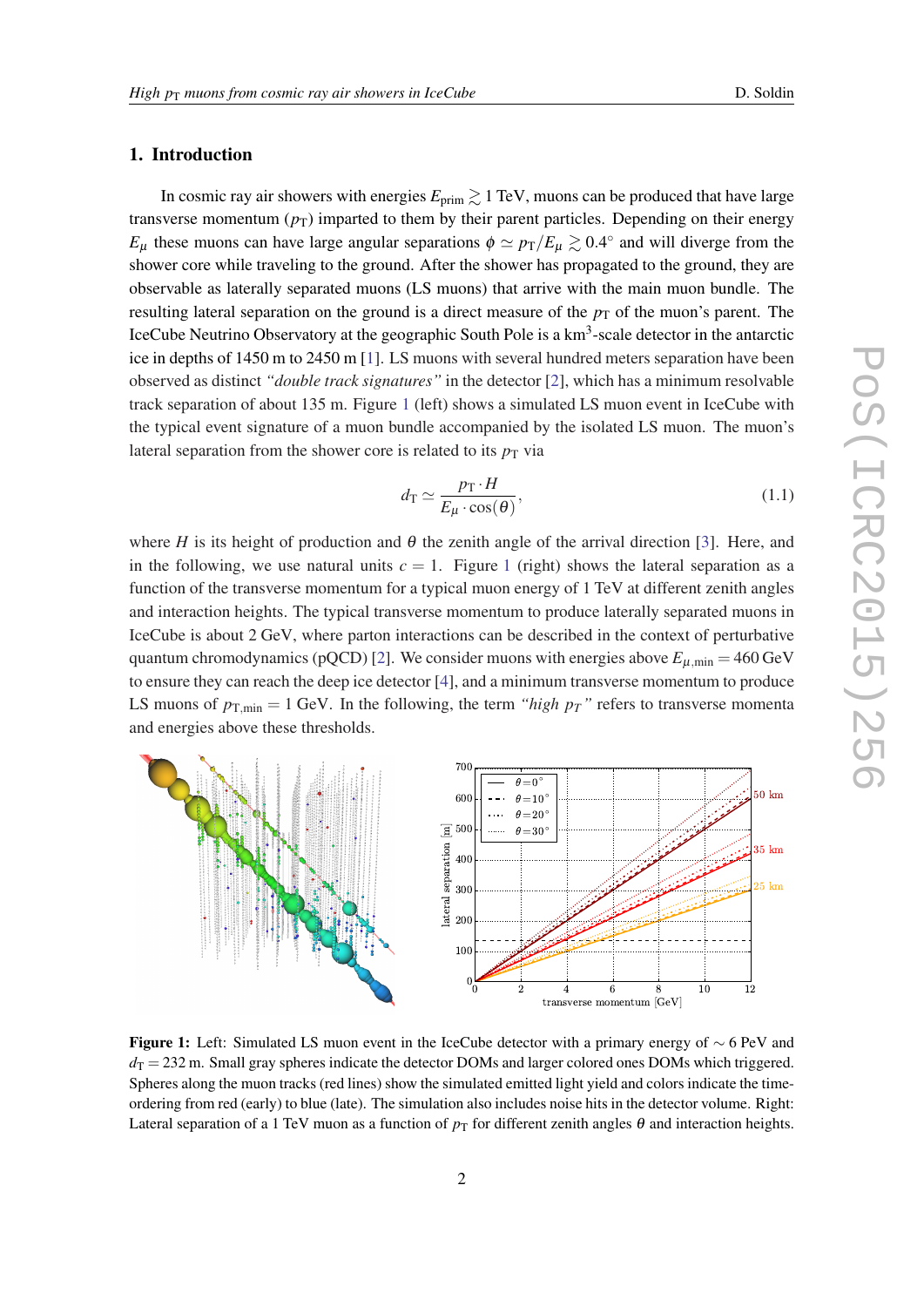High  $p<sub>T</sub>$  particles are predominantly produced in the first interaction. Hence, measurements of the lateral separation distribution of LS muons can be used to test model predictions at very high energies and low Bjorken-x which are not accessible at current accelerators. Moreover, these interactions can be described using pQCD and, in principle, the underlying theory is QCD rather than any phenomenological model. Additionally, it was previously shown [[3](#page-7-0), [5](#page-7-0)] that muon  $p_T$ distributions depend on the incident nuclei. Other composition measurements rely on the ratio of the measured electromagnetic energy to the number of muons  $[6, 7]$  $[6, 7]$  $[6, 7]$ , the atmospheric depth  $X_{\text{max}}$ , where an air shower reaches the maximum number of particles [\[8\]](#page-7-0), or multivariate analyses that combine several observables [[9](#page-7-0)]. An analysis of laterally separated muons in IceCube complements these measurements of the cosmic ray mass composition.

#### 2. Simulation of high  $p_T$  muon events

The fraction of laterally separated muons produced in air showers represents a rather small contribution to the total muon content inside the shower. Thus, simulating LS muon events with sufficiently large statistics using standard air shower simulation packages requires extremely high computational efforts. Moreover, previous studies have shown significant disagreement between simulations and data in the angular distribution of atmospheric muons [[2](#page-7-0), [4](#page-7-0)], especially for horizontal directions. This discrepancy is still not understood. Therefore, a detailed understanding of the underlying physics is crucial for the interpretation of such events requiring dedicated simulations.

The simulation of high  $p<sub>T</sub>$  muon events is divided into two parts that are treated separately: the simulation of the central muon bundle and simulation of the isolated LS muon. These are re-combined after full shower propagation through the atmosphere. Although this violates energy conservation in the first interaction, the violation is below the 1% level and therefore negligible.

As a starting point cosmic ray air showers are simulated with primary energies in the relevant energy range using the CORSIKA package [[10\]](#page-7-0) with Sibyll 2.1 [[11](#page-7-0)] to produce the typical central muon bundle signature as shown in Fig. [1](#page-1-0). The primary spectrum is generated from a  $E^{-2}$  spectrum<sup>1</sup> in the range of 600 GeV  $\leq E_{\text{prim}} < 100$  EeV and re-weighted to the parametrization from Ref. [\[12](#page-7-0)] where the spectral index changes from  $-2.6$  to  $-3.0$  at  $E_{\text{knee}} = 4 \text{ PeV}$  (the *"knee"*). A full shower simulation is performed assuming proton and iron primaries respectively using COR-SIKA. The propagation of the particles through the ice and the photon emission are simulated using standard IceCube software.

Laterally separated muons produced in the air shower are simulated separately using the CRMC package [\[13](#page-7-0)] as an interface to get access to several hadronic interaction models. The production probabilities, as well as transverse momentum and energy distributions of high  $p<sub>T</sub>$  particles produced in the first interaction can thereby be obtained from any hadronic interaction model. The production of particles with high transverse momentum from secondary interactions is highly suppressed due to significantly lower center-of-mass energies and is therefore neglected. All high  $p<sub>T</sub>$  hadron energies and transverse momenta are drawn from these distributions for each individual primary that was used for the pre-simulated CORSIKA shower. Hence, the kinematic variables need only be generated in the limited phase space which is relevant to produce laterally separated muons that can reach the IceCube detector.

<sup>&</sup>lt;sup>1</sup>Showers with primary energies below 1 PeV are generated from an *E*<sup>−2.6</sup> spectrum.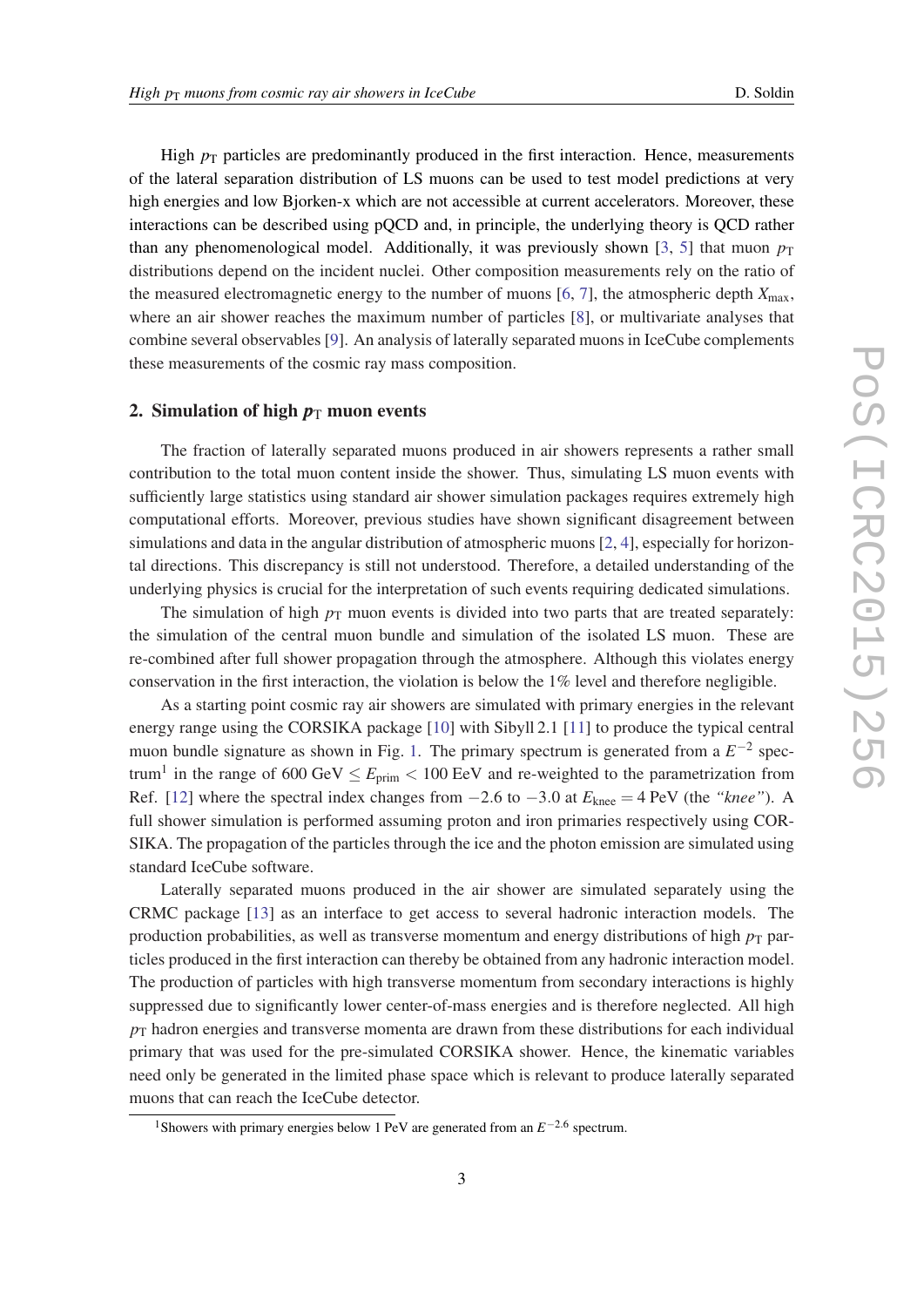<span id="page-3-0"></span>All types of secondary high  $p<sub>T</sub>$  hadrons produced in the first interaction that predominantly contribute to the muon flux are taken into account:

- pions and kaons:  $\pi^{\pm}$ ,  $K^{\pm}$ ,  $K^0_L$ ,  $\bar{K^0_L}$ .
- prompt hadrons:  $D^+$ ,  $D^0$ ,  $D_s^+$ ,  $\Lambda_c^+$ ,  $\Omega_c^0$ ,  $\Xi_c^+$ ,  $\Xi_c^0$ ,  $B^+$ ,  $B^0$ ,  $B_s^0$ ,  $B_c^+$ ,  $\Lambda_b^0$ ,  $J/\psi$ , and anti-particles.
- short-lived unflavored mesons:  $\eta$ ,  $\eta'$ ,  $\rho^0$ ,  $\omega$ ,  $\phi$ , and anti-particles.

Secondary contributions from high  $p_T$  kaons and unflavored mesons that decay into pions  $(K_L^0, K_S^0)$ ,  $\eta$ ,  $\eta'$ ,  $\rho^0$ ,  $\rho^{\pm}$ ,  $\omega$ ,  $\phi$ , and anti-particles), as well as from  $\phi$ -mesons that can decay into kaons are also explicitly taken into account<sup>2</sup>. Since nitrogen is the most abundant element in the atmosphere  $(78.4\%)$  it is used as target particle for all simulations. The contribution from oxygen  $(21.1\%)$  has a similar mass number which obviates a distinctive treatment.

Figure 2 (left) shows the average number of high  $p<sub>T</sub>$  hadrons produced per collision, the *"high p<sub>T</sub> hadron abundance"*, for different primary energies obtained from EPOS-LHC [\[15](#page-7-0)] and QGSJet II-4 [\[16](#page-7-0)] assuming proton primaries. Since HIJING 1.3 [\[17](#page-7-0)] is the only available interaction model including a full modeling of the prompt component all distributions of prompt hadrons in this work are based on HIJING predictions<sup>3</sup> even if not explicitly denoted. Each LS muon event is weighted with the hadron abundance according to the spline interpolations shown in Fig. 2 (left, lines). Events with a high  $p<sub>T</sub>$  hadron abundance below 10<sup>-4</sup> are not taken into account because high  $p_T$  particle production is highly suppressed. Additionally LS muon detection from primaries with energies  $\sim$  1 TeV is suppressed due to the natural shielding of the ice and by a subsequent high energy filtering (see Sec. [3\)](#page-5-0).

Figure 2 (right) shows the transverse momentum distributions of various components for a primary energy of 1 PeV obtained from different hadronic models. A transition from soft to hard interactions that can be described in the context of pQCD is expected to be visible in these distributions as an exponential fall-off with a transition to a power law at  $p_0 \simeq 2$  GeV [\[2\]](#page-7-0). Thus, the  $p_T$ 



**Figure 2:** Left: High  $p<sub>T</sub>$  hadron abundance for different interaction models. Right: Transverse momentum distribution of various hadrons with  $E_h \ge 460$  GeV for a primary energy of 1 PeV as well as corresponding fits (lines) using Eq.  $(2.1)$  $(2.1)$ .

<sup>&</sup>lt;sup>2</sup>In the QGSJet model contributions from short-lived resonances are already included in the final state spectra of stable hadrons [\[14](#page-7-0)] therefore secondary decays into pions and kaons are not treated explicitly.

<sup>&</sup>lt;sup>3</sup>HIJING pion, kaon, and unflavored distributions have rather good agreement with QGSJet predictions [[5](#page-7-0)].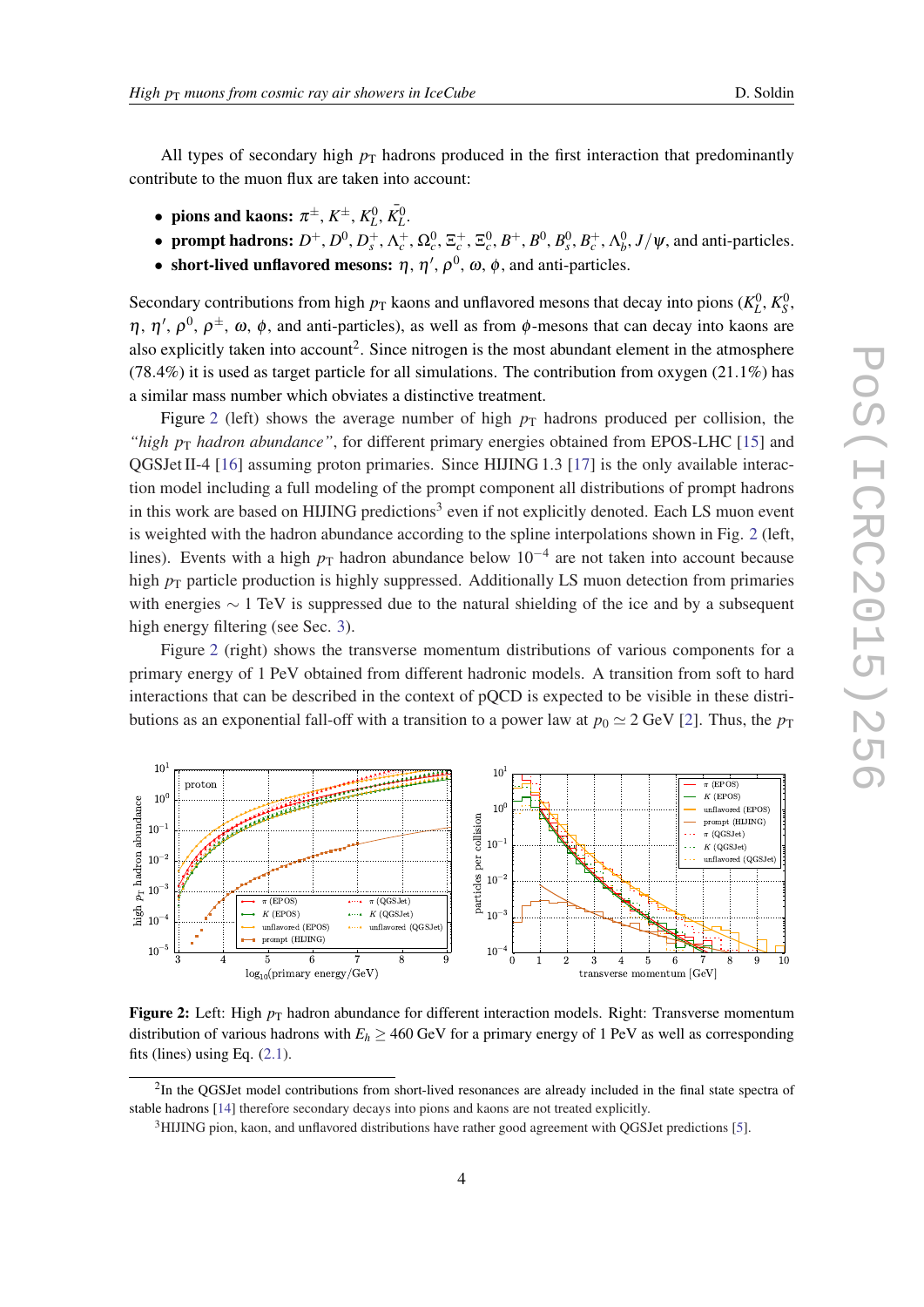

<span id="page-4-0"></span>

Figure 3: Spectral indices  $\beta$  obtained from fits using Eq. (2.1) applied to transverse momentum distributions for proton (left) and iron (right) primaries respectively and different hadronic models. The corresponding spline fits as a function of the primary energy are shown as lines.

distributions are fit with the QCD inspired *"modified Hagedorn function"* [\[18](#page-7-0), [19\]](#page-7-0)

$$
\frac{dN}{dp_{\rm T}} = \alpha \left( 1 + \frac{p_{\rm T}}{p_0} \right)^{\beta} \tag{2.1}
$$

for  $p_T \ge p_0 = 2$  GeV where  $\alpha$  and  $\beta$  are allowed to vary. This function behaves exponentially at small  $p_T$  and as a pure power law at high  $p_T$ . The lines shown in Fig. [2](#page-3-0) (right) represent these fits. Spectral indices  $\beta(E_{\text{prim}})$  obtained for various initial energies are shown in Fig. 3 for proton (left) and iron primaries (right). The solid lines are spline interpolations used to define the spectral index as a function of the primary energy, where the end of the lines indicate where the hadron abundance drops below 10<sup>-4</sup>. As expected, the *p*<sub>T</sub> distributions flatten with increasing initial energy and the prompt component shows a generally harder spectrum.

Using these interpolations, the spectral index  $\beta(E_{\text{prim}})$  is obtained according to the underlying primary energy for each pre-simulated CORSIKA event. The transverse momentum of the additional high  $p_T$  hadron is then generated from Eq. (2.1) over the range 1 GeV  $\leq p_T \leq 12$  GeV with a spectral index of  $\beta = -1$ , and re-weighted to the corresponding spectral index  $\beta(E_{\text{prim}})$ . This is done to increase the statistics of events carrying high  $p<sub>T</sub>$  that predominantly produce large lateral separations. The energy distributions of hadrons are obtained analogously from different hadronic interaction models and several initial energies. The high  $p<sub>T</sub>$  hadron energy of each event is then generated in the range  $E_h \ge E_{\mu, \text{min}} = 460 \text{ GeV}$  from the distribution with the simulated energy closest to the underlying primary energy.

Propagation and decay of particles is performed using the Monte Carlo method from Ref. [\[12](#page-7-0)] to decide if a hadron decays or re-interacts with an air molecule within the atmosphere. The crosssections of hadron-air<sup>4</sup> interactions are obtained from the underlying hadronic model. The decay probabilities as well as all relevant branching ratios of the different hadrons into muons are included in simulation via event weighting. To estimate energy losses due to the decay, the energy fractions

<sup>&</sup>lt;sup>4</sup>The cross-sections of prompt hadrons which cannot be used as an initial particle in any interaction model are approximated by the corresponding kaon cross-section. Since the prompt cross-sections should be somewhat smaller this results in a small underestimation of the prompt flux.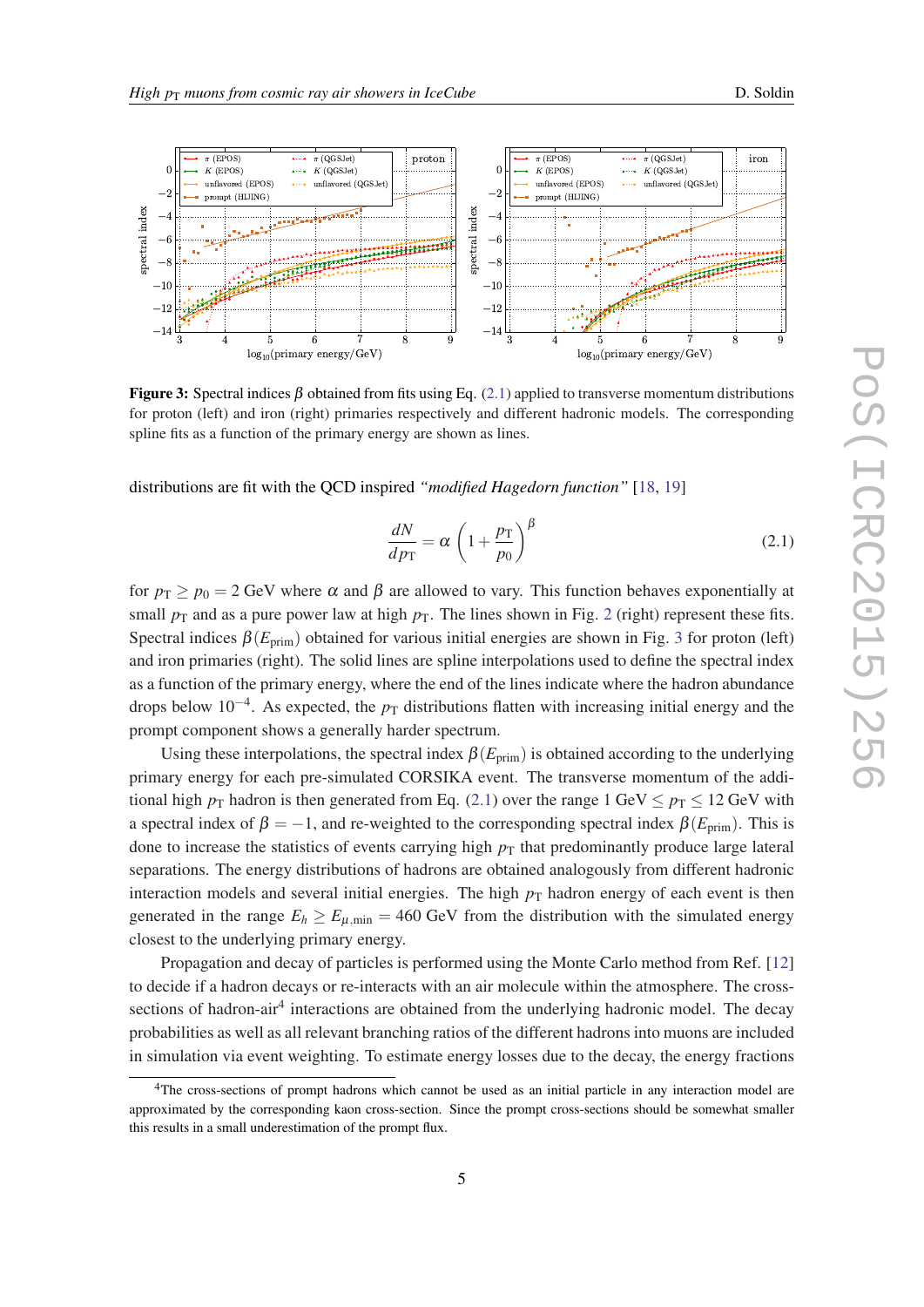

<span id="page-5-0"></span>

Figure 4: Transverse momentum (left) and lateral separation distribution (right) of simulated LS muon events in IceCube after EHE filtering and with separations above 135 m assuming proton primaries using different hadronic models. Also shown are fits using Eq.  $(2.1)$  $(2.1)$  applied to both distributions (blue lines).

 $E_{\mu}/E_h$  of the resulting muons are obtained from PYTHIA 8.1 [[20](#page-7-0)] simulations. Deflections caused by the Earth's magnetic field as well as multiple scattering in the atmosphere are negligible for the energies and lateral separations considered here [[2](#page-7-0)]. Using standard IceCube software the propagation of the LS muon and the emitted photons in the ice is simulated. Finally, the LS muon and the pre-simulated muon bundle signals are combined and the detector response simulated to form a complete laterally separated muon event in IceCube.

## 3. Simulated LS muon distributions in IceCube

LS muons are selected from the IceCube high energy filter stream (*"EHE filter"*) which keeps events with at least  $10^3$  photoelectrons in the detector [[2](#page-7-0)]. Additionally, only events with lateral separations larger than 135 m are considered as LS muon events. Figure 4 (left) shows the transverse momentum distribution of simulated LS muon events passing these selection criteria for proton primaries and various parent particles based on EPOS-LHC and QGSJet II-4. As expected, the contribution of events with  $p_T \leq 2$  GeV is suppressed due to the constraint on minimum lateral separation despite the lower transverse momenta being overestimated (see Fig. [2\)](#page-3-0). A fit using Eq. [\(2.1\)](#page-4-0) applied to the total LS muon distribution based on EPOS for  $p_T \ge p_0 = 3$  GeV (blue line) has a spectral index of  $\beta = -6.89 \pm 0.06$ . The same fit with the replacements  $p_T \rightarrow d_T$ and  $p_0 \rightarrow d_0 = 400$  m [[2](#page-7-0)] applied to the lateral separation distribution shown in Fig. 4 (right) has a spectral index  $\beta = -13.45 \pm 0.14$ . A pure-iron composition assumption (not shown) results in steeper spectra with  $\beta = -9.87 \pm 0.04$  for the transverse momentum and  $-15.50 \pm 0.21$ for the lateral distribution respectively. The prompt component shows a harder spectrum for both distributions. The simulations, including detector response, produce results consistent with those previously observed [[2](#page-7-0)] and in accordance with pQCD predictions. Figure [5](#page-6-0) (left) shows the spectral indices obtained from fits using Eq.  $(2.1)$  applied to  $p<sub>T</sub>$  distributions within different simulated primary energy (top) and total charge intervals (bottom) for proton and iron primaries respectively. The simulated deposited total charge in the detector is given in units of the number of photoelectrons (NPE) which depends on the detector setup. It is approximately proportional to the energy loss in the detector and therefore closely related to the initial primary energy. Nearly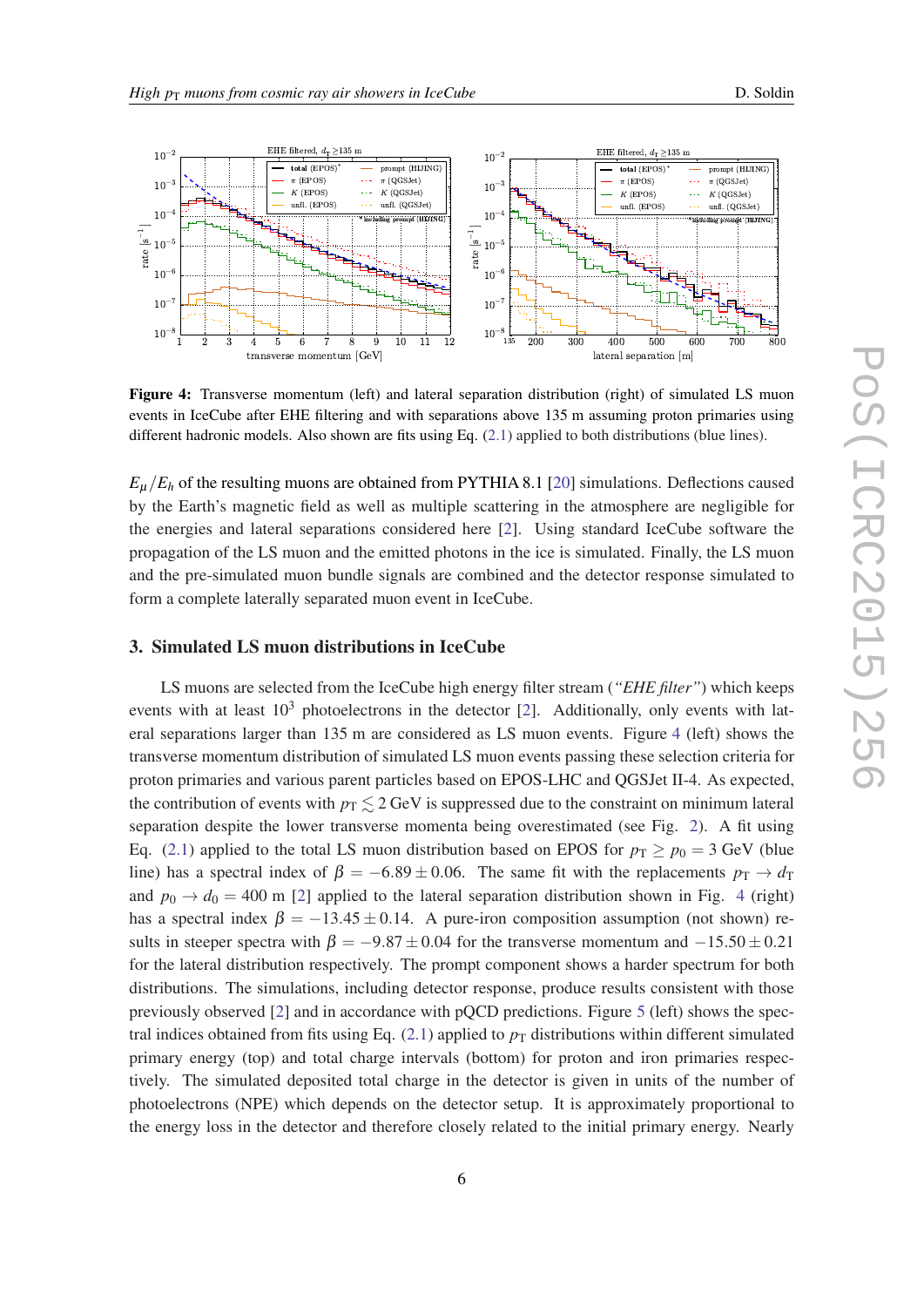

<span id="page-6-0"></span>

**Figure 5:** Left: Spectral indices of simulated  $p<sub>T</sub>$  distributions within different primary energy (top) and total charge intervals in units of NPE (bottom) in IceCube. These are shown for proton (red) and iron primary interactions (blue) based on EPOS (circles) and QGSJet (triangles). Experimental data for proton-proton collisions from PHENIX [\[21](#page-7-0)] and CMS [[22,](#page-7-0) [23](#page-7-0)] is shown for comparison. Right: Flux of LS muons in IceCube for proton primaries based on EPOS as well as muon flux predictions on surface from Ref. [[12\]](#page-7-0) (TIG), [[24\]](#page-7-0) (ERS), and [[25\]](#page-7-0) (MCEq) for comparison.

all LS muon events (96.1% for proton and 99.9% for iron primaries) are generated in the range 10 TeV  $\leq E_{\text{prim}} \leq 1$  EeV. The spectral indices show a clear separation between proton and iron assumptions. Also shown are spectral indices obtained from pion  $p<sub>T</sub>$  distributions in proton-proton collisions from PHENIX at  $\sqrt{s}$  = 200 GeV [[21](#page-7-0)] and of charged hadron distributions from CMS at √  $\overline{s}$  = 0.9 TeV, 2.3 TeV, 7 TeV [\[22](#page-7-0), [23](#page-7-0)]. The corresponding primary energies are given in the laboratory frame by  $E_{\text{prim}} = (s - 2m_{\text{p}}^2)/2m_{\text{p}}$  with proton mass  $m_{\text{p}}$  and the underlying assumption that all but one nucleon of each colliding ion can be regarded as spectators only. Figure 5 (right) shows the simulated energy spectrum (scaled with *E* 3 ) of laterally separated muons assuming a pure-proton primary composition with EPOS in comparison to several theoretical predictions of the total muon flux on the surface [\[12](#page-7-0), [24,](#page-7-0) [25\]](#page-7-0). Also shown is the primary spectrum used in this work [\[12\]](#page-7-0). The LS muon energy distribution peaks at  $E<sub>µ</sub> \sim 1$  TeV since extremely high energy muons with large separations are highly suppressed due to the  $1/E_{\mu}$  dependence in Eq. [\(1.1](#page-1-0)). The resulting total LS muon flux from proton primaries corresponds to an expected event rate of approximately 79,000 events in one year of IceCube high energy data. The event rate assuming pure-iron primary composition is roughly 21,000 events in one year of data. The corresponding event rates based on QGSJet simulations are approximately 25% higher (5% lower) for proton (iron) primaries.

## 4. Conclusion and outlook

Muons with high transverse momentum have been observed as double track signatures in IceCube [\[2\]](#page-7-0). The lateral separation of these muons can be used to study their kinematic distributions and their parent particle's hadronic interactions. A method to simulate laterally separated muons was presented, including an explicit treatment of different air shower components. The simulated  $p<sub>T</sub>$  and lateral distributions as well as the energy spectrum after high energy filtering were shown. The expected LS muon event rate is between 21,000 and 79,000 events in one year of IceCube data depending on the primary mass composition.